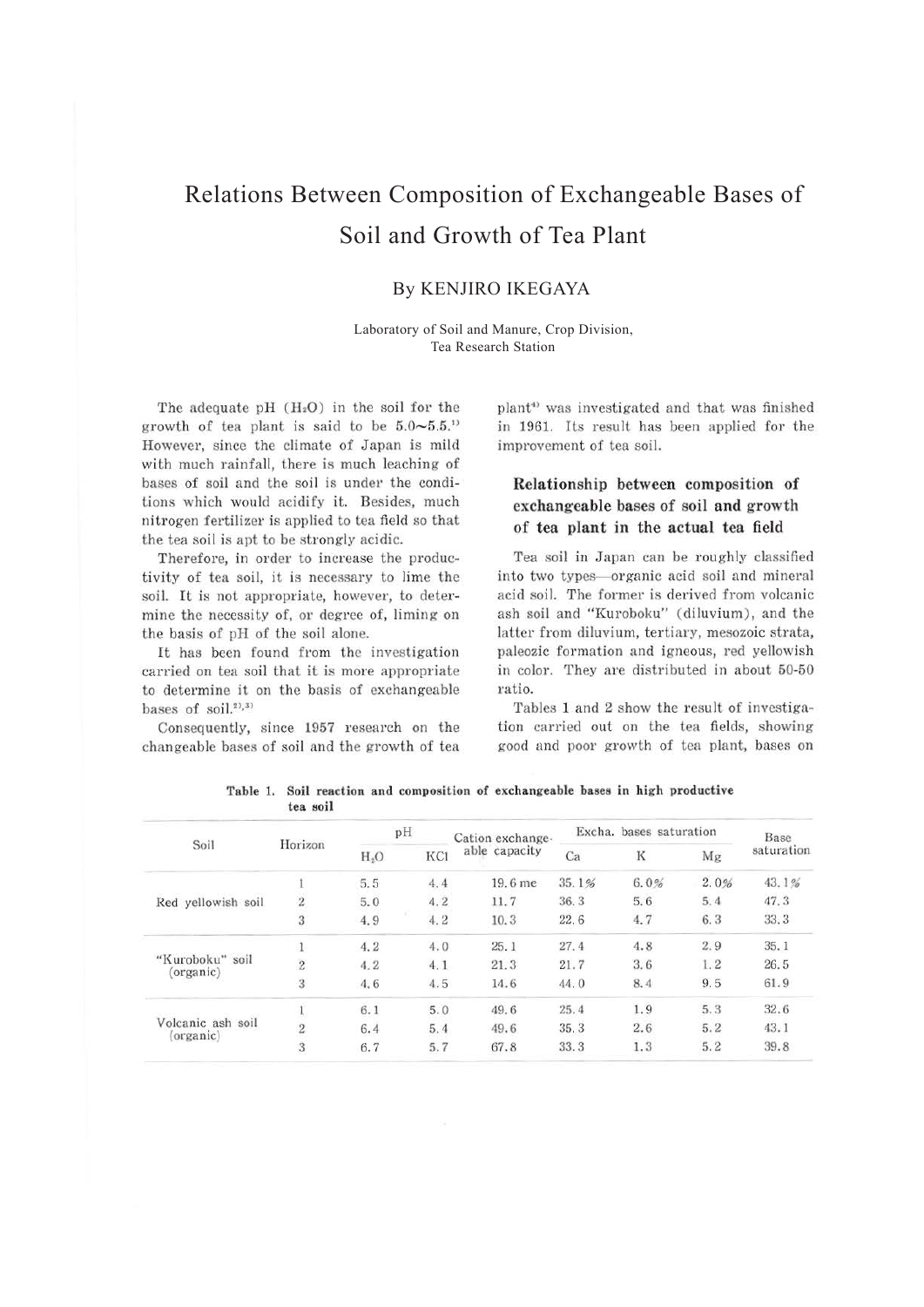| Soil                         | Horizon        | pH     |     | Cation exchange- | Exchan, bases saturation |      |      | Base       |
|------------------------------|----------------|--------|-----|------------------|--------------------------|------|------|------------|
|                              |                | $H_2O$ | KCI | able Capacity    | Ca                       | K    | Mg   | saturation |
| Red yellowish soil           |                | 4.3    | 3.9 | 17.1 me          | 9.8%                     | 2.9% | 1.6% | 14.3%      |
|                              | $\overline{2}$ | 4.4    | 4.1 | 13.6             | 4.4                      | 1.9  | 1.3  | 7.6        |
|                              | 3              | 4.6    | 4.2 | 12.8             | 4.9                      | 1.8  | 2,4  | 9.1        |
| "Kuroboku" soil<br>(organic) |                | 4.4    | 4.2 | 36.2             | 17.5                     | 2.0  | 3.1  | 22.6       |
|                              | $\overline{2}$ | 4.6    | 4.4 | 39.3             | 3.4                      | 1.1  | 0.9  | 5.4        |
| Volcanic ash soil            |                | 4.4    | 4.3 | 60.7             | 34.1                     | 1.7  | 0.5  | 36.3       |
|                              | $\overline{2}$ | 5.3    | 4.8 | 68.9             | 9.9                      | 2.0  | 0.8  | 12.7       |
|                              | 3              | 5.7    | 5.1 | 37.0             | 16.3                     | 2.4  | 0.8  | 19.5       |

Table 2. Soil reaction and composition of exchangeable bases in low productive tea soils

the composition of exchangeable bases of the soil, red yellowish one, "Kuroboku" and volcanic ash.

As the tables indicate, in the low productive tea soil, saturation of exchangeable Ca, K and Mg is comparatively lower compared with high productive tea soil. Furthermore, in the first layer of volcanic ash soil of low productive tea soil, saturation of Ca is higher than that of high productive tea soil, but saturation of Mg is extremely low, which would account for the excellent growth of tea plant.

Up to the third layer, saturation of Ca in high productive tea soil is  $20 \sim 44\%$ , and although saturation of Mg varies, depending

upon the layers, it is approximately 5% on the average.

Relative relationship is observed between  $pH(H<sub>2</sub>O)$  and saturation of bases in red yellowish soil, but no definite relationship between them can be recognized in organic soil. This is considered to be due to the big buffer action of soil.

Since the above results were obtained after the investigation made on the actual tea soil, the following pot experiments were conducted as to the relationship between the composition of exchangeable bases of soil and growth of tea plant.



Saturation degree of exchangeable calcium

Fig. 1. Effects of saturation degree of exchangeable calcium and potassium on the growth of tea seedlings in red yellowish soil.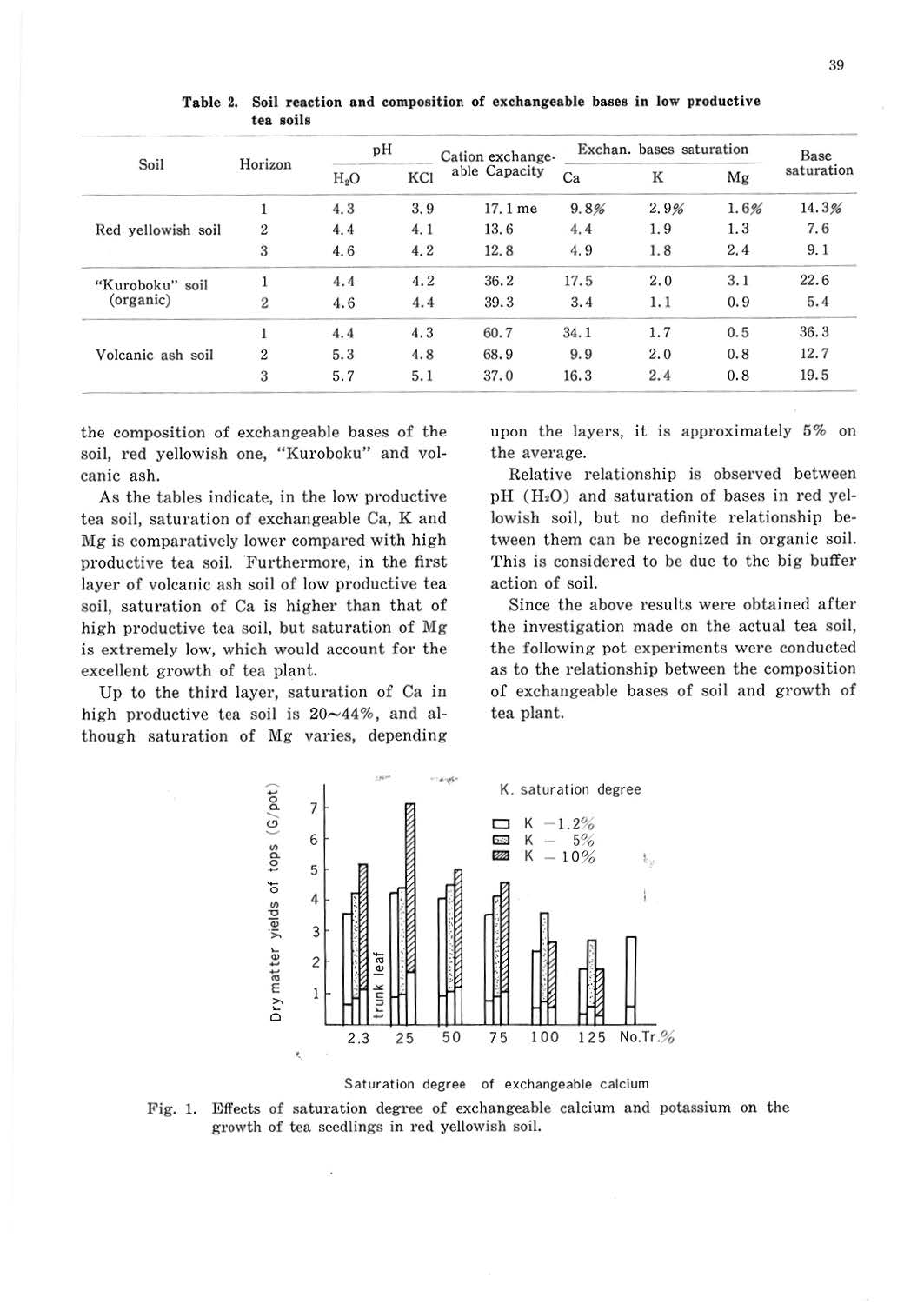#### **Saturation of exchangeable Ca, K and Mg and growth of tea plant**

Pot experiments were carried out to find out the relationship between saturation of



Saturation degree of exchangeable calcium

Fig. 2. Effects of saturation degree of exchangeable calcium and potassium on the growth of tea seedlings in "Kuroboku" soil.

exchangeable Ca, K and growth of tea plant, with red yellowish soil and organic soil ("Kuroboku"), keeping the saturation of exchangeable Mg of the soil at 5%.

Saturation of Ca was varied from nontreated to 25%, 50%, 75%, 100% and 125%. Saturation of K was varied from non-treated to  $5\%$  and  $10\%$ .<sup>5)</sup> The result is shown in Figs. 1 and 2, indicating dry matter of tops per pot.

These figures indicate that for both types of soil, it was found that when saturation of Ca was  $25 \sim 50\%$ , saturation of K, 10% and saturation of Mg, 5%, the growth of tea plant was the best.

Next, pot experiments were conducted to examine the relationship between saturation of Ca and  $Mg<sub>1</sub><sup>4</sup>$  with red yellowish soil. The result is shown in Fig. 3, indicating the dry matter of tops.

It was found that when Ca saturation was 4.7% and 25%, the best growth was obtained with 25% Mg saturation. When saturation of Mg was increased to 50%, growth clearly deteriorated. At 50% Ca saturation, growth is best when Mg saturation is up to 5%, but above that saturation, growth was obstructed.

From the above results, the composition of exchangeable bases of soil appropriate to the growth of tea plant was observed when the saturation of  $(Ca + Mg)$  was  $25-$ 



Fig. *3.* Effects of saturation degree of exchangeable calcium and magnesium on the growth of tea seedlings in red yellowish soil.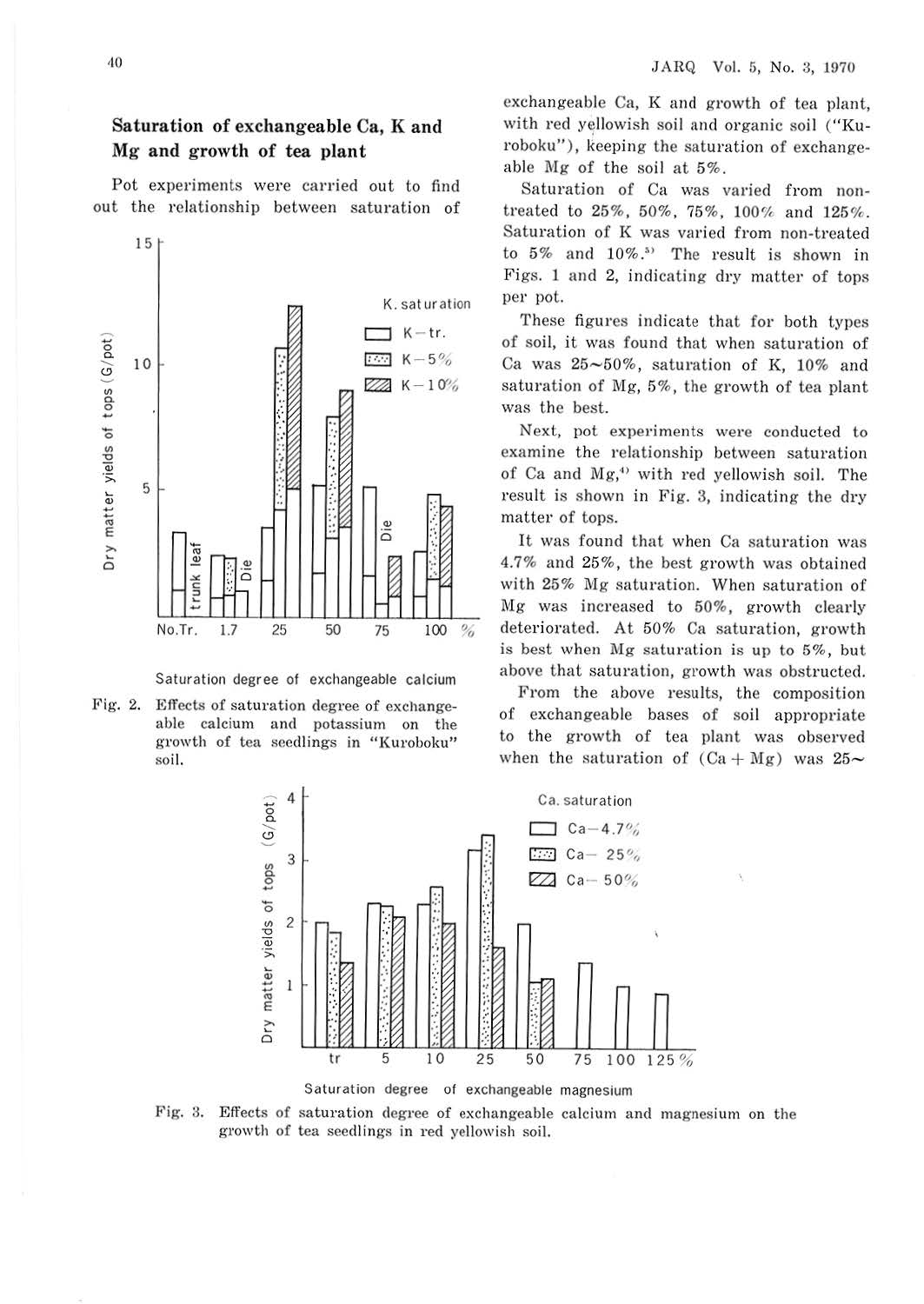50%, keeping the saturation of Mg to 5% as the minimum, and that of K,  $5{\sim}10\%$ .

# **Effect of Ca saturation on inorganic content of new, mature, old leaves and young stem**

Pot experiments were conducted, using red yellowish soil to examine the effect of Ca saturation on the inorganic content of new, mature and old leaves and young stem, keeping Ca saturation at 2.3%, 25%, 50% and 100%, and K and Mg saturation at 5% respectively.<sup>6)</sup>

It was found, as indicated in Fig. 4, that



Fig. 4. Effect of saturation degree of exchangeable calcium on the magnesium content in old, mature, new leaves and young stem of tea plant.

when Ca saturation was up to  $2.3 \sim 25\%$ , Mg content was found mostly in old leaf, decreasing in new leaf, mature leaf and young stem, in that order.

However, when Ca saturation exceeded 50%, it was found principally in new leaf and decreasing in mature leaf, old leaf and young stem, in that order, i.e., it was indicated that when Ca is deficient, a great deal of Mg is absorbed in old leaf, to take the place of Ca.

However, in strongly acidic soil, both Ca and Mg are lacking, so that Mg deficiency most strongly appears in old leaf.

Most Ca, Mn and Al content was found in old leaf and decreasing in mature leaf, new leaf and young stem as maturity decreased. As Fig. 5 shows, Ca content in old leaf increased with the increased saturation of Ca. Fig. 6



Fig. 5. Effect of saturation degree of exchangeable calcium on the calcium content in old, mature, new leaves and young stem of tea plant.



Fig. 6. Effect of saturation degree of exchangeable calcium on the manganese content in old, mature, new leaves and young stem of tea plant.

indicates that Mn content rapidly decreased when Ca saturation exceeded 50% . Al content showed the same tendency as that of Mn.

From the above results, it was surmised that the reason why the growth of tea plant becomes poor when Ca saturation exceeds 50%